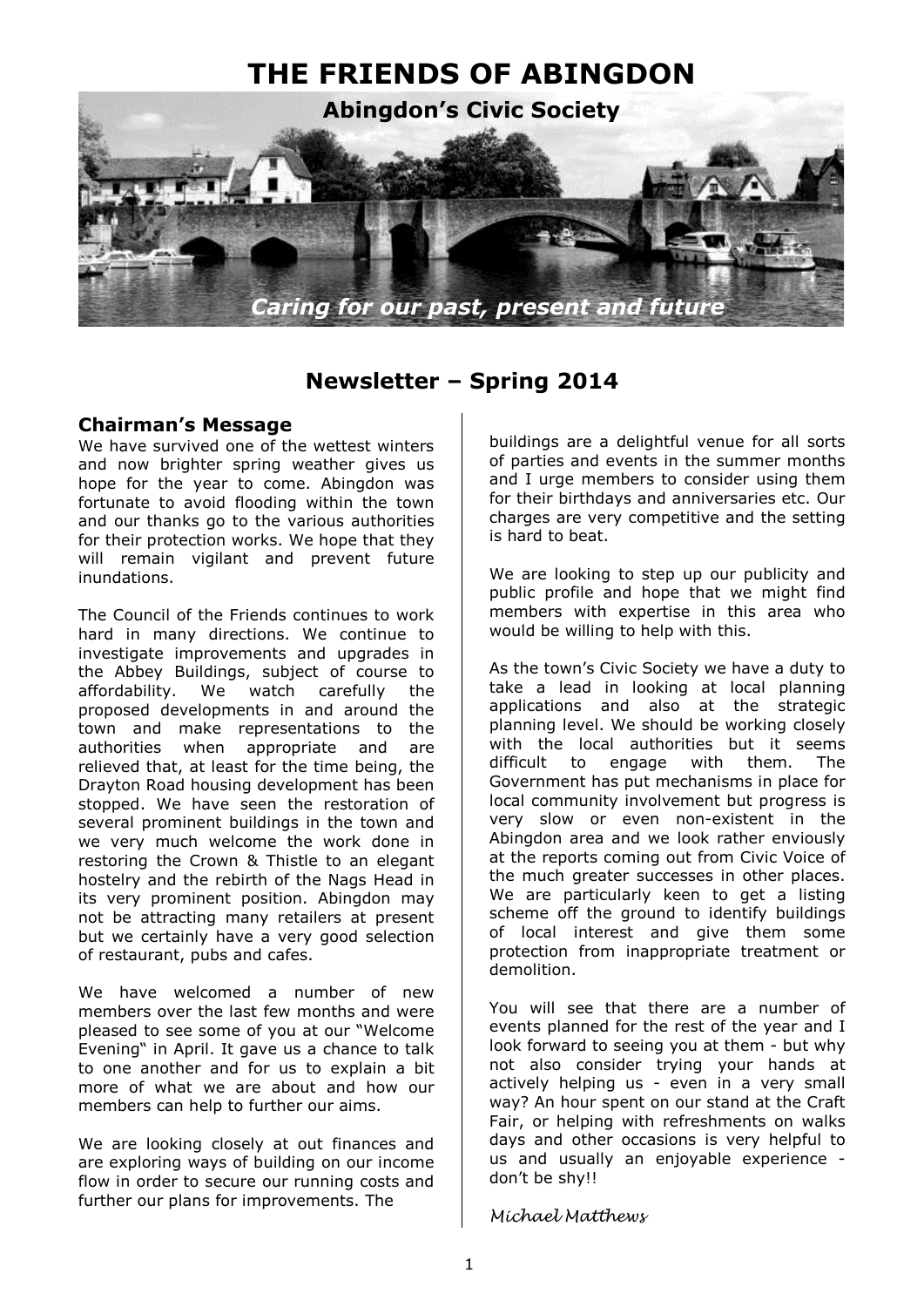# **The Friends are 70!**



This newsletter should reach you almost exactly 70 years after the first meeting of the Society. The following is an extract from the

History pages on our website – and that in turn draws heavily on Dick Barnes excellent book "History of the Society 1944 - 1994″ which contains more detail and is still available from the Abbey Buildings. The book records in some detail the foundation of the Society and its early years, and then follows the Friends' activities during the next 50 years.

"In 1944, when the Friends of Abingdon was born, Abingdon was a small country town with many older properties showing the effects of neglect during two wars and the intervening years of economic depression. As in other similar towns, some buildings of architectural or historic interest had already been demolished or condemned. A survey in 1943 had listed many sites in Abingdon which had been cleared or were proposed for clearance, and so there was a real risk that inappropriate buildings might be erected on sensitive sites. Out of this situation grew the Friends of Abingdon, as a civic amenities society.

Two informal meetings in March 1944, chaired by the Mayor (Mr J L Etty), prepared a proposal for a society to be called The Friends of Abingdon, with the objects:

- To arouse in all people of Abingdon and neighbourhood a lively and practical interest in the town and its setting;
- To help preserve what is best worth retaining amongst its old buildings and to encourage new buildings worthy of its civic tradition and character.

An Inaugural Meeting was held on 4th May 1944, in the Great Council Chamber. The Chairman was the Mayor, and the Member of Parliament for the Abingdon Division of Berkshire, Sir Ralph Glyn, was among the 113 persons present. The first General Meeting was held on 13th July 1944.

It was agreed that the Society should be affiliated to the Central Council of Civic Societies. A lecture, exhibition and visit were proposed as future activities. Concern was expressed about the future of the burnt-out clothing factory in West St Helen Street, and

about the provision of ladders at St Helen's church so that prompt action could be taken against incendiary bombs. The society had thus been launched with an Executive Committee of some standing and experience, and showed an immediate concern for practical matters in the town.

The informal meetings prior to the inauguration of the Society had rejected the alternative of forming a trust specifically to purchase threatened buildings, but the Mayor suggested the aim of purchasing one site and reconditioning the building on it as an example of what could be done, and mentioned the Abbey Cottages in Thames Street. Little could he have known what the consequences would be during the years to come."

Dick's book and the wealth of material in the Friends' archives make fascinating reading. So much has changed, yet so many of the issues we face now are the same as then. The Friends' major success has clearly been the saving and restoration of the Abbey Buildings and their ongoing maintenance as a vibrant attraction within the town. They were not so successful in their efforts to save some other important buildings, but as reported in this and other newsletters we remain vigilant and continue to make reasoned and responsible representations to planning applications and civic debates in order to achieve the objectives established by our predecessors in 1944.



*Join us to celebrate at the Friends 70th Anniversary Lunch: Sunday 18 May, at Coseners House. Details and booking form enclosed*. **\*\*\*\*\*\*\*\*\*\*\*\*\*\*\*\*\*\*\*\*\*\*\*\*\*\*\*\*\*\*\*\***

# **The Abbey Buildings**

The Abbey Buildings, and "all within the curtilage of the site" are categorised as a Scheduled Monument which imposes certain obligations on us and requires us to obtain approval from English Heritage for even quite minor alterations and for some maintenance work. Balancing this with the need to make the buildings attractive and safe for visitors – and especially hirers – poses challenges for us. We know that people love the "character" of our buildings, but they don't always like the difficult access, cramped toilets - and the inevitable dust and cobwebs which go with a medieval building's high wooden ceilings!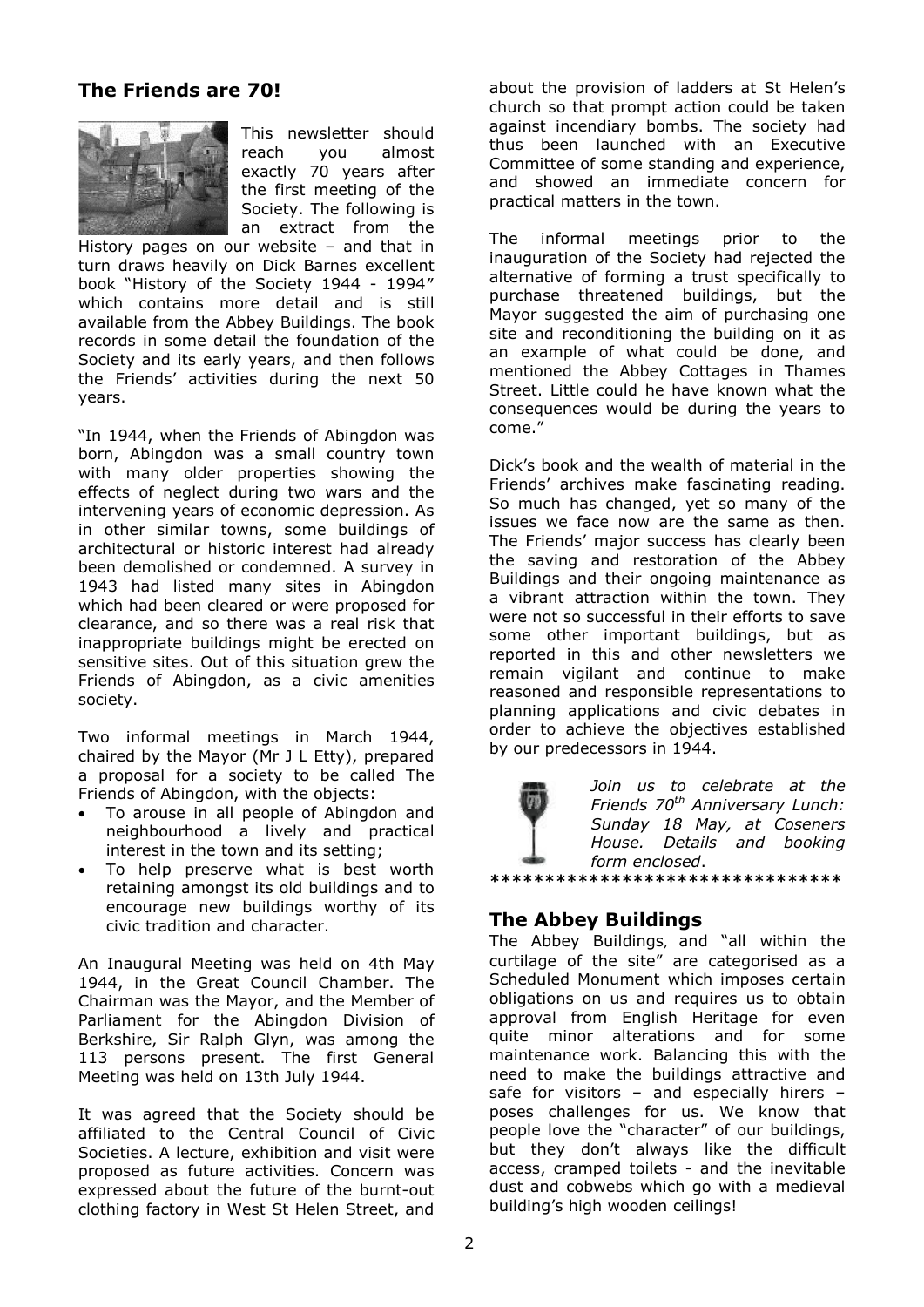We are looking at a number of ideas for projects to improve the presentation of our Buildings: none is yet fully costed and agreed and we may have some hard choices to make, but possibilities include:

#### **Upgrading the Ladies and Gents toilets in the Lower Hall.**

This is the most pressing need and the one where our thinking is furthest advanced. We investigated the possibility of adding a disabled toilet in this area but physical constraints make this impractical and because of our listed status it is not a legal requirement; we do not rule out the possibility of building a freestanding disabled toilet and possibly additional ordinary facilities elsewhere on the site at some time in the future, but current plans just involve upgrading the fittings and décor in both toilets and enlarging the space available for the Ladies. We are preparing costings and hope to seek English Heritage approval fairly soon.

#### **Access to the Undercroft**

The present slope to the steps leading into the Undercroft can be slippery. We are exploring options including reconfiguring the steps, adding handrails and use of fixed planters to keep people away from the problem area. Visual impact and cost are both major considerations.

#### **Frontage to the Mill Stream**

The bank is crumbly and we want to discourage people from going too close but the gardens are particularly important for weddings so we need to do it without obstructing the view of the stream and Coseners House – and without installing intrusive signage. We are looking at options involving planting schemes and possibly boarding part of the bank. English Heritage approval will be needed for anything involving digging below 30cm.

#### **Long Gallery Domestic Area**

This needs an uplift – refurbishing the old units, work surface, sink and fridge as they are used by parties. This should not require English Heritage approval so, provided we think it is affordable and a good use of our funds, we should be able to move more quickly on this.

### **Undercroft**

The Undercroft, with its stunning ceiling, is currently our least usable space, largely because of its uneven floor and susceptibility to damp. Various proposals have been made for addressing this but they would be extremely costly and we will have to consider them further in the light of the other projects.

Once we have an idea of costs for these projects we will prioritise them and consider how they might be funded. We do have substantial reserves and would consider using some of these, but we will also pursue the possibility of grants, especially from English Heritage or the Heritage Lottery Fund.

#### **Maintenance**

The application of copper strip to the ridges of the Unicorn and Long Gallery roofs is now complete. It is heartening to see the lack of moss on the Unicorn roof: it was cleaned off when the copper was fixed and does not seem to be returning. The moss cleaning on the Long Gallery was left due to the fragile condition of the roof, particularly at the East end: this area will require serious attention in the foreseeable future, but the remaining moss should slowly fall from the roof.

The perspex screens by the stairs at the west end of the Long Gallery were replaced as a matter of urgency after one of the storms last Autumn.

The black mould in the Undercroft has been satisfactorily removed but will probably return in due course because of the poor ventilation in there.

The clearing of ivy from the car park wall has been carried out but, regrettably, has, as anticipated, exposed the need for extensive pointing and masonry repairs resulting from the intrusion of the plant.

We are due to have a quinquennial inspection by English Heritage later this year and this will certainly highlight requirements for an ongoing maintenance programme.



#### **Displays**

If you have visited the Buildings over the winter you will have seen new display boards in the West Checker and the Unicorn Theatre. These are the work of Mike Ward of

Abingdon Drama Club, with financial and joinery support from the Friends. There are displays on the history of the theatre and on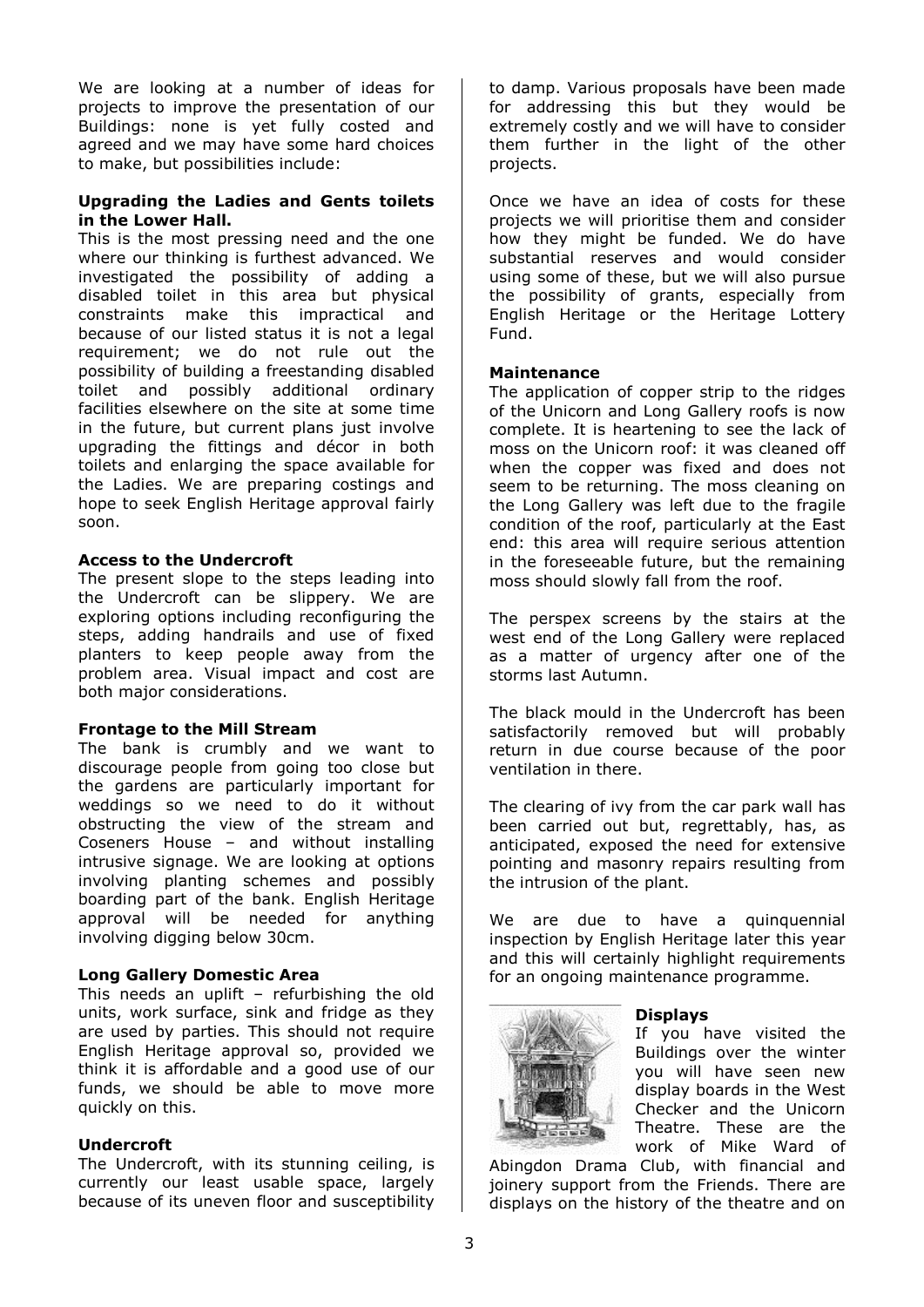Alan Kitching's Handel Operas and one celebrating the first 60 years of Abingdon Drama Club productions.

If you have not yet seen them, do call in and have a look - and bring family and friends: together with the two timelines in the East Checker, we now have plenty for our visitors to look at – as well as the buildings themselves of course. Elizabeth Drury and David Clark have also been working on some information sheets about the Long Gallery which visitors will be able to read as they look around.

#### **Opening Times**

The Buildings will re-open for the summer at the beginning of May and we have decided to simplify our opening arrangements in order to make it easier for the public to know when they will be open. The new times will be Wednesdays, Thursdays, Fridays and Sundays, 2.00 – 4.30pm. However our curator, Jenny Berrell, is happy to arrange visits outside these times subject to reasonable notice.

# \*\*\*\*\*\*\*\*\*\*\*\*\*\*\*\*\*\*\*\*\*\*\*\*\*\*\*\*\*\*\*\*\*\*\*\*

### **Friends of Abingdon visits**



#### **The British Museum**

Early on Sunday 23 March a party of the Friends set off for London and as the traffic was light arrived at the British Museum just as it was opening. Most of us had already booked for "The Vikings Life and Legend" exhibition and had timed tickets for the

early afternoon. Everyone was free to explore the many galleries and exhibits in the museum before gathering for an early lunch in the very attractive new restaurant on top of the old Reading Room - a very good setting for an excellent and wellpresented meal.

The timed entry system to the Vikings did not seem to operate very successfully and we all found ourselves in a slow moving mass of visitors as we worked our way along the corridor of very interesting exhibits . After about three quarters of an hour struggling along we reached the great new exhibition hall where there was space to wander at will and gaze at the enormity of the great reconstructed Viking longship. There were many other fascinating exhibits

around but after another hour or so it was time to retrace our steps to our awaiting coach for the homeward journey

A most memorable and informative day, even if somewhat exhausting. Our grateful thanks have to go to Pauline Burren for her hard work in making it all run so smoothly



**Lacock Abbey 8 June**  Our second visit this year is to Lacock Abbey and Village on  $\blacktriangle$  Sunday  $8<sup>th</sup>$  June. We

will have lunch in the George Inn in the village. The abbey and village date from the  $13<sup>th</sup>$  century and the village is often used as background for film and TV period dramas (Pride and Prejudice etc). The Abbey was converted into a country house in the  $16<sup>th</sup>$ century and was the home of William Fox-Talbot. He was a pioneer of photography, inventing the negative/positive print system, and the site houses the Fox-Talbot Museum of photography. There is also a botanic garden and Victorian wooded grounds. Like many Victorians, Fox-Talbot was also interested in plant and tree collecting so this visit should provide something of interest to everyone. *A booking form is enclosed*.

\*\*\*\*\*\*\*\*\*\*\*\*\*\*\*\*\*\*\*\*\*\*\*\*\*\*\*\*\*\*\*\*\*\*\*\*

# **Planning Matters**

#### **Drayton Road development**

To satisfy the conditions laid down by the Planning Inspector for the development of the Drayton Road site, the County Council Highways Department proposed moving the pedestrian crossings in Ock Street and Marcham Road. FoA submitted an objection to this and suggested a trial period using temporary lights, which was reported on the front page of the Abingdon Herald. The proposals were rejected by the County Council on 27 March, so the development could not go ahead. In the meantime, the original developers have sold the site to Taylor Wimpey who now intend to present a revised plan, so the fight goes on.

#### **57-59 Stert Street and Abbey Court**

This application is in limbo following the December Planning Committee meeting when the Oxford Architectural and Historical Society made a detailed objection about procedural inadequacies in the handling of the application and no decision was made. The pub next door to the site is for sale, so it is possible that the owners of the site will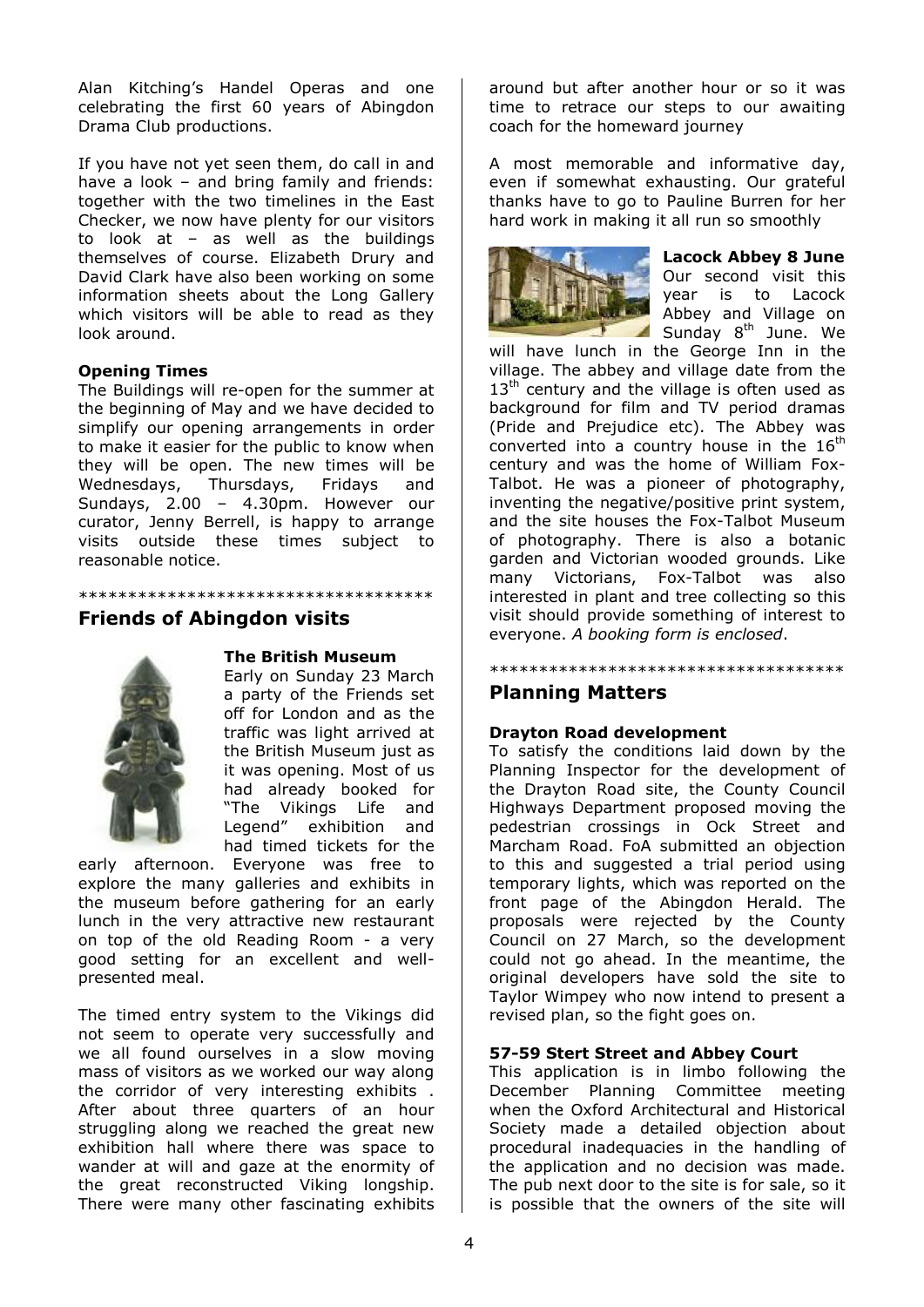buy it and submit a completely new application. We await developments.

### **65 Oxford Road**

The developers of this site *(*one of the many aliases of Cranbourne Holdings) have completely cleared it, in contravention of the conditions laid down in the planning consent, then applied for retrospective planning permission. We wrote to the responsible planning officer and got a very unsatisfactory reply, implying that this would just be accepted for 'cost reasons'. We sent copies of the correspondence to the Town and District Councillors for the Ward, and to the Chairs of the Town and District Council Planning Committees and the Vale Cabinet member responsible for planning enforcement. As a result, the matter is now in the hands of the Planning Enforcement Officer. Again, we await developments.

### **Old Gaol**

We are still pursuing the problems of public access from East St Helen Street to Bridge Street, and pressing for the removal of the remaining 'Private No Admittance' notice and provision of signs indicating when the pathway is open to the public. Shaun Dominic of Cranbourne Homes has promised to remove the sign, but this has not yet been done.

#### **Old Abbey House and a Local List for Abingdon**

Old Abbey House has been put up for sale by the Vale District Council. Although in a Conservation area, the building is not listed, which is a cause for concern. Our Vice-President David Clark has been able to carry out a survey as part of the Oxfordshire Buildings Record, and it is clear that, to ensure its protection, Old Abbey House should be on a Local Heritage List - if only Abingdon had one. FoA has been in discussion with AAAHS for some time about the possibility of producing a Local List, but we need support from the District Council which has not been forthcoming. We hope to do more work on this and would welcome help from interested members.

#### **Local Plan**

The Vale District Council is working on a Local Plan for development in the Vale up to 2031. The consultation document proposes that c.600 houses will be built in Abingdon along Dunmore road and Copenhagen Drive, either side of Tilsley Park. If this is done, provision of appropriate infrastructure, such

as improved access to the A34 at Lodge Hill and providing local shops and schools, will be essential. Friends of Abingdon recognize that a Local Plan is essential - where none exists, there is little to prevent developers building wherever they choose  $-$  so we are taking a close interest in this and contributing to the ongoing public consultations..

### **Neighbourhood Plan**

Another project which relies on council support, this time Abingdon Town Council, is the development of a Neighbourhood Plan for Abingdon. This would underpin the Vale-wide Local Plan and could help to avoid some of the problems we continue to see with inappropriate planning applications. We have held meetings with individual councillors and the Vale Community Engagement Officers which were very helpful. We raised the subject at the annual Parish Meeting in March, but the question was slapped down by the chair of the Planning Committee. This is very disappointing as other towns and villages in the Vale and South Oxfordshire are pressing ahead with Neighbourhood Plans, and Abingdon is being left behind. We will continue to lobby for this, and to offer our help in preparing such a plan.

### \*\*\*\*\*\*\*\*\*\*\*\*\*\*\*\*\*\*\*\*\*\*\*\*\*\*\*\*\*\*\*\*\*\*\*\*

#### **Civic Matters**

The main focus for the Town Council remains the Guildhall redevelopment project. Their application for a Heritage Lottery Fund grant was unsuccessful, so they are looking at how their plans can be scaled back and at alternative funding sources. We should hear more very shortly.

Other Town Council news is that, about now, they are moving out of Old Abbey House and in to the corner of Roysse Court, above the Registry Office. The Information Centre and Reception will however move to the Guildhall Foyer (see above for more about Old Abbey House).

The District Council has also moved many of its staff – in this case right out of Abingdon, to Crowmarsh Gifford. They are retaining some presence in "new" Abbey House and those of us wanting to meet either a Councillor or an officer can still arrange to do so there. The District Council is also continuing to work with Scottish Widows, the leaseholders for the shopping centre (now rebranded as Bury Street, a reference of course to its pre-1960s origins) on Phase 2 of the redevelopment. This is likely to involve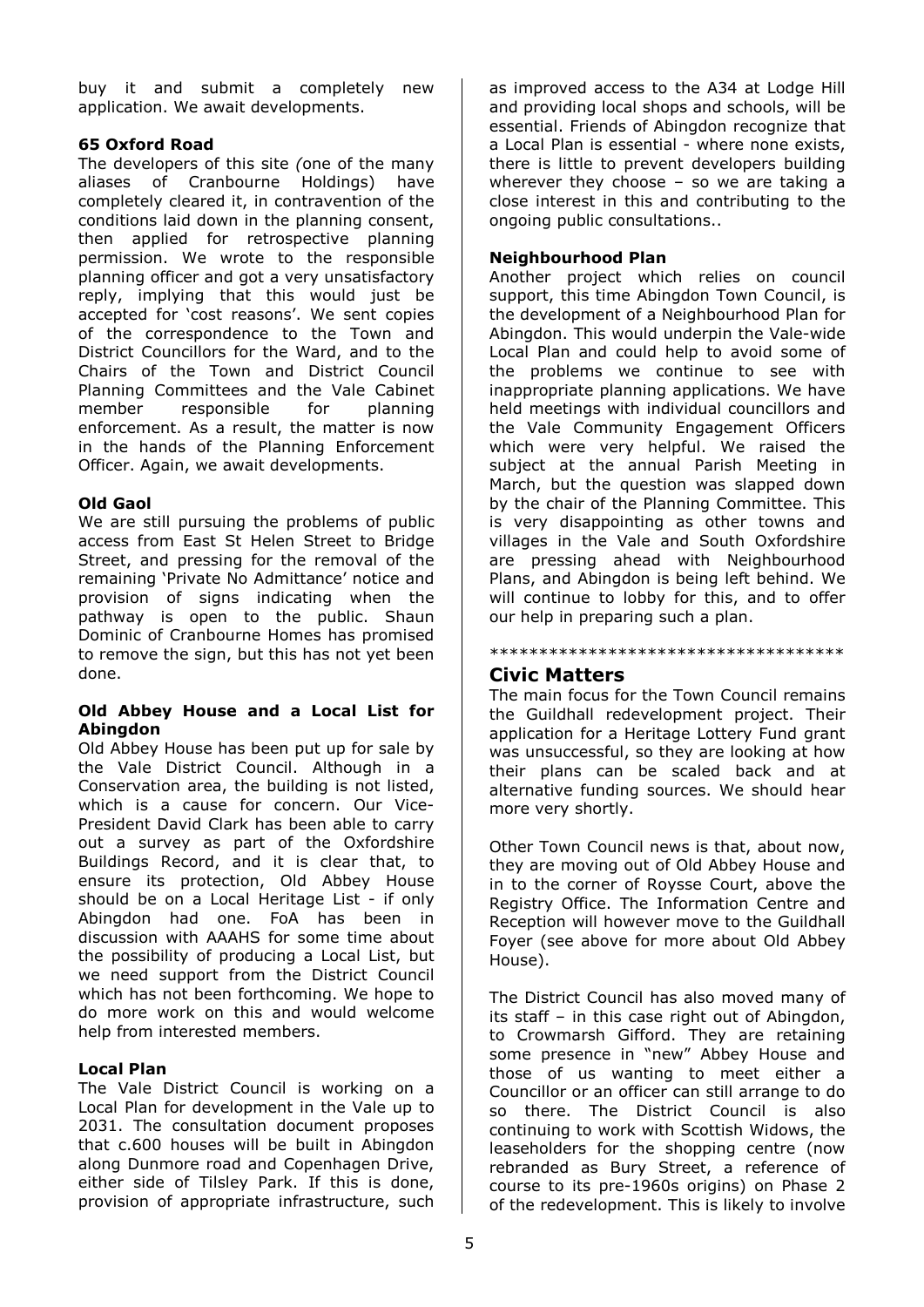demolition of the 1970s Charter area and its replacement with a superstore and new car park but has been delayed, pending completion of negotiations with a supermarket chain.

The Choose Abingdon Partnership continues to help promote town vitality for example by organising Local Excellence Markets and providing practical assistance for events such as the Christmas Extravaganza and the recent successful Science Festival. Its main focus this year however will be working with the town centre businesses to set up a "Business Improvement District". If the proposal is accepted it will enable business groups and individual businesses to develop and implement ideas for better management and promotion of the commercial life of the town. The advantage is that chain stores and supermarkets will also contribute to make these ideas become reality and it is not all left to the small independents to carry the burden of doing anything for the collective good.

\*\*\*\*\*\*\*\*\*\*\*\*\*\*\*\*\*\*\*\*\*\*\*\*\*\*\*\*\*\*\*\*\*\*\*\*

# **Bank Holiday walks and tours – Monday 26 May**

The Bank Holiday walks organised by The Friends of Abingdon and other groups in the town are now into their third year. There will be walks and tours to suit everyone highlighting Abingdon's History and Natural Environment. This year's walks are:

#### *Morning (leaving at 10.30):*

- The Waterways Walk to Sutton Courtenay with the Ramblers: 8½ miles. Take sandwiches or get a Pub Lunch.
- The 1556 Boundary Walk. Approximately 4 miles.
- The Ock Valley Nature Walk with Abingdon Green Gym: 3½ miles.
- The new St Helen's Tour.

### *Afternoon (leaving at 14.00)*

- The Radley Lakes Walk with the Friends of Radley Lakes: 5 miles. Tea and cakes available at the Lakes.
- The Lost Abbey Tour: St Nicolas Church and the Lost Abbey. Teas in the Abbey Buildings.

You can also use our picture quiz sheets to explore Abingdon-on-Thames on your own. Pick them up from our stall in the market place or download them from our website.

All walks start at the Market Place. Book in from 10.00 on the day.

There will be another chance to explore Abingdon on foot as part of Heritage Weekend on Sunday September 14th.

*PS We would like to hear from any members willing to help with these events, this time or in future – doing publicity, taking bookings, serving refreshments, or stewarding walks.*

#### \*\*\*\*\*\*\*\*\*\*\*\*\*\*\*\*\*\*\*\*\*\*\*\*\*\*\*\*\*\*\*\*\*\*\*\*

## **Music on a Summer Evening**

Following the success of last year's Opera, the Friends of Abingdon, in association with Abbey Strings, are organising an evening of music in the Long Gallery – with Prosecco and strawberries and a chance to enjoy our buildings at their best. Abbey Strings will be joined by violin soloists Matthew Bain and John Haworth and tenor Peter Willis. The popular programme will include the Bach Double Concerto, a Mozart Divertimento and well known operatic arias by Handel, Mozart and others.

Tickets priced £15 will be on sale later in May, but numbers are limited and we expect them to sell quickly so Friends of Abingdon members can reserve tickets by telephoning Hester Hand on 01235 529044 or e-mailing [secretary@friendsofabing](mailto:secretary@friendsofabingdon.org.uk)don.org.uk \*\*\*\*\*\*\*\*\*\*\*\*\*\*\*\*\*\*\*\*\*\*\*\*\*\*\*\*\*\*\*\*\*\*\*\*

### **Civic Voice–membership benefits**

The Society is affiliated to Civic Voice, the umbrella organisation for Civic Societies which provides useful support and guidance for campaigns on civic and planning matters. They also provide benefits to individual members of our Society by way of a free day pass each year to a National Trust and an English Heritage property. (If you already belong to of one of these organisations you can still apply for a pass to give to a friend or family member.) If you plan to make use of this for the Lacock Abbey trip please discuss with Pauline Burren; otherwise contact our membership secretary, Barbara Beach for details of how to get a pass.

\*\*\*\*\*\*\*\*\*\*\*\*\*\*\*\*\*\*\*\*\*\*\*\*\*\*\*\*\*\*\*\*\*\*\*\*

#### **Farewells**

Sadly, several notable Abingdon characters who were members of the Friends have passed away in the last 6 months: Les Argyle, Eileen Bagshaw, Beryl Bragg and Keith Hasnip all contributed in different ways and over many years to the life of the town and our sympathies go to their families and friends.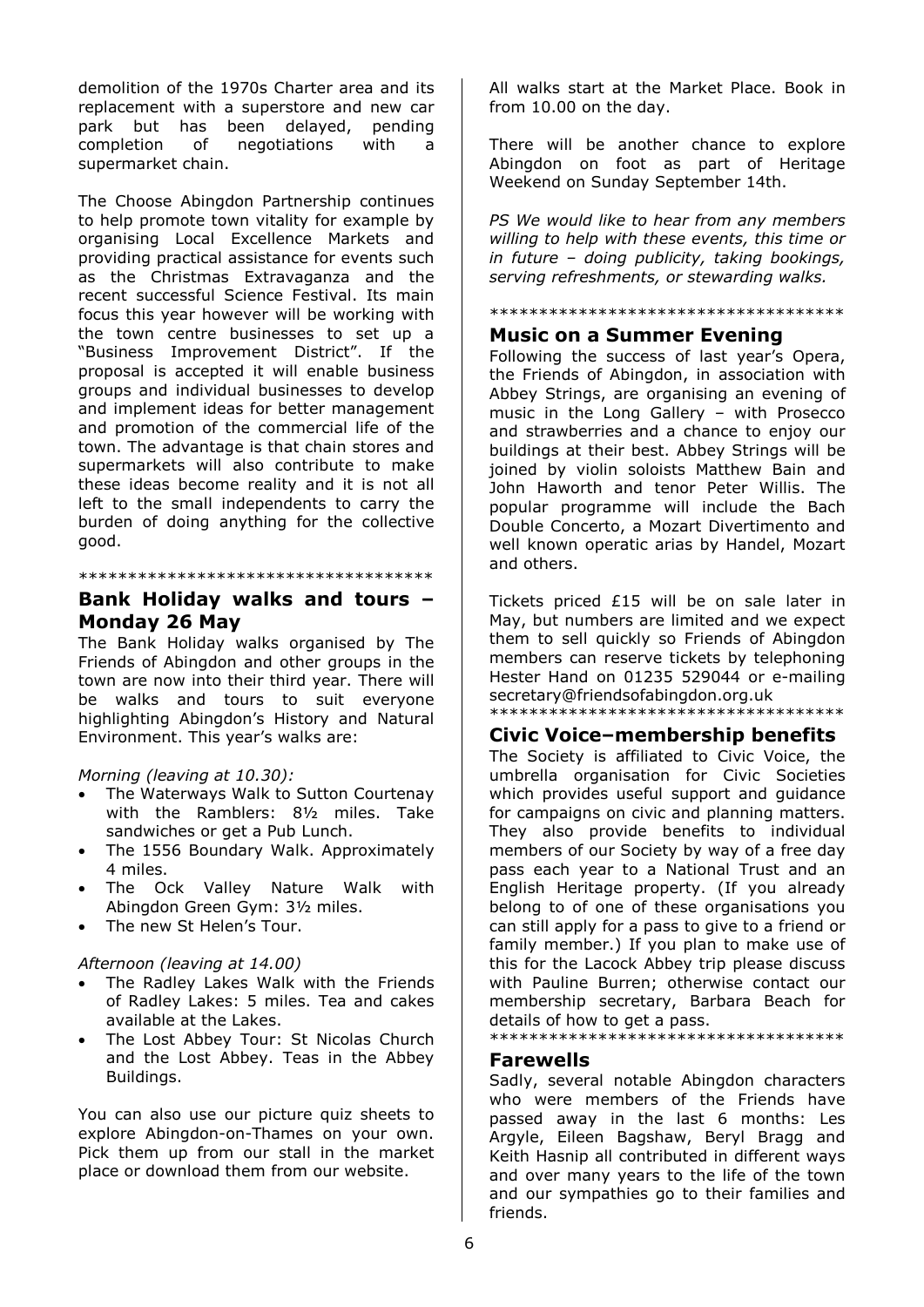# **Friends of Abingdon Events**

*70th Anniversary Lunch* – Sunday 18 May, Coseners House. Details and booking form enclosed.

*Bank Holiday Walks and Tours* – Monday 26 May – see page 6

*Lacock Abbey Visit* – Sunday 8 June – see page 4 and enclosed booking form

*AGM* – Wednesday 11 June, 19.30 Unicorn Theatre. Guest speaker, Roger Thomas of English Heritage.

*"Music for a Summer Evening" with Abbey Strings* Sunday 13 July 19.30 Unicorn Theatre. More details on page 6.

*"JMW Turner's association with Abingdon"* – talk by Dr Jon Whiteley Wednesday 3 September 19.30 Unicorn Theatre

*Heritage Weekend:* 13-14 September. This year we are collaborating with the Museum to commemorate WW1. There will be themed events in the Market Square as well as the usual activities in and around the town.

*"Reinterpreting Abingdon's Lost Abbey*": Thursday 2 October. Talk by Rev. Ian Browne. Organised by Abingdon Museum Friends but hosted in the Unicorn Theatre by the Friends of Abingdon. (Details in next newsletter)

### **Unicorn Theatre events**

For more details, tickets etc please contact the organisers or see the Unicorn website: [www.abingdonabbeyunicornth](http://www.abingdonabbeyunicorntheatre.org.uk/)eatre.org.uk/

*Three Sisters* by Anton Chekhov - presented by Studio Theatre Club Wednesday 21 – Saturday 24 May

*I do, I do, I do* by Robin Hawdon *-* presented by Abingdon Drama Club Wednesday 25 – Saturday 28 September

*The Oxfordshire Drama Network annual Drama Festival* Unicorn Theatre Sunday 1 – Friday 6 June

*Folk at the Unicorn* Concerts approximately once a month – see [www.folkattheunico](http://www.folkattheunicorn.co.uk/)rn.co.uk/ for programme.

# **Other Abingdon-on-Thames events**

*Oxfordshire Art Weeks (South Oxfordshire)-* 3- 11 May *Abingdon Air and Country Show* – Sunday 4 May *Annual Town Council Meeting and Mayormaking* – Wednesday 7 May *Fun in the Park and Music in the Park* – Saturday 7 June *Election of the Mayor of Ock Street* – Saturday 21 June

# **Museum Exhibitions**

*MG 90: 90 Years of the MG Marque* – till 20 July

*High Dynamic Range Photos of Abingdon*: an exhibition by David Buckland. May 2-Sept 16

# **Markets**

*Local Excellence Market*: Saturdays 31 May and 30 August.

*Farmers' Market:* Fridays 16 May, 20 June, 18 July and 15 August.

*Country Market*: Friday mornings, Roysse Room

## **Regular talks**

The following groups run regular monthly talks on subjects which may be of interest to FoA members. Contact them or see their websites for details.

- Museum Friends: first Thursday
- Astronomical Society: second Monday
- Abingdon Artists: second Thursday
- ADFAS: third Wednesday (afternoon)
- Naturalists: third Wednesdav
- Twin Towns Society: third Wednesday
- AAAHS: third Thursday

NB there are many other interest groups in the town – there is a full list, with contact details, on the town website at [www.abingdon.gov.uk/c](http://www.abingdon.gov.uk/community-services/clubs-societies)ommunity[services/clubs-s](http://www.abingdon.gov.uk/community-services/clubs-societies)ocieties

For more details and a wider range of events in Abingdon-on-Thames see the What's On in Abingdon leaflet, published twice a year, or the events calendar at [www.abingdon.gov.u](http://www.abingdon.gov.uk/events)k/events